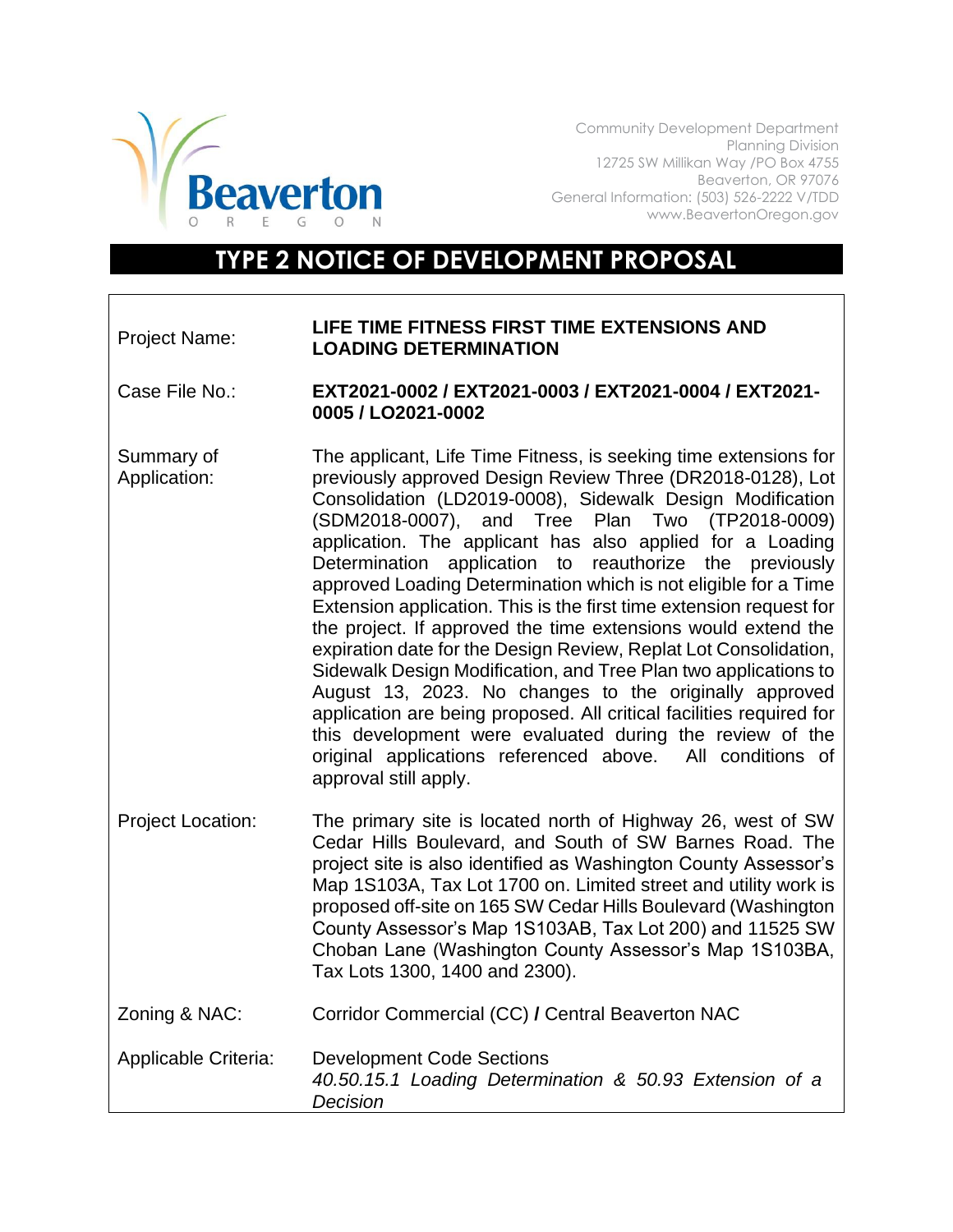| Due Date for<br><b>Written Comments:</b> | No later than 5:00 PM, Wednesday, May 19, 2021                              |
|------------------------------------------|-----------------------------------------------------------------------------|
| <b>Staff Contact:</b>                    | Jana Fox, Current Planning Manager<br>jfox@BeavertonOregon.gov 503-526-3710 |

NOTE: *The City of Beaverton has declared a State of Emergency due to COVID-19 and the Community Development Division is closed to the public until further notice. The Community Development Department is evaluating temporary changes to processes and procedures to respond appropriately to the COVID-19 State of Emergency and is committed to ensuring that the land use review process continues to fulfill the requirements of state and local law while protecting the health and wellbeing of the community.*

During this State of Emergency, staff strongly encourages you to submit any testimony comments or questions via email to the project Planner. Written comments on the above development proposal may also be mailed to the Current Planning Division, at PO Box 4755, Beaverton, OR 97076. Written comments, either emailed or mailed, on the above development proposal shall be received no later than 5:00 p.m. on Wednesday, May 19, 2021. Please reference the Case File Number and Project Name in your written comments and include your mailing address if you wish to receive a copy of the decision. Failure to raise an issue or failure to provide statements or evidence with sufficient specificity to afford the decision-making authority an opportunity to respond to such issue, may preclude appeal to the Land Use Board of Appeals on that issue.

No Facilities Review is required for a Time Extension or Loading Determination application.

The Director is the decision-making authority for the above application and shall issue a written decision on the above development proposal on or around June 2, 2021, pursuant to Section 50.40.10. Copies of the decision will be made available on the City's website https://apps2.beavertonoregon.gov/DevelopmentProjects/or may be provided by the project Planner upon request.

For more information contact the Project Planner, Jana Fox at jfox@beavertonoregon.gov or 503-526-3710.

*Accessibility information: This information can be made available in large print or audio tape upon request. Assistive listening devices, sign language interpreters, or qualified bilingual interpreters can be made available at any public meeting or program with 72 hours advance notice. To request these services, contact Jana Fox by calling 711(503) 526-3710 or email jfox@beavertonoregon.gov.*